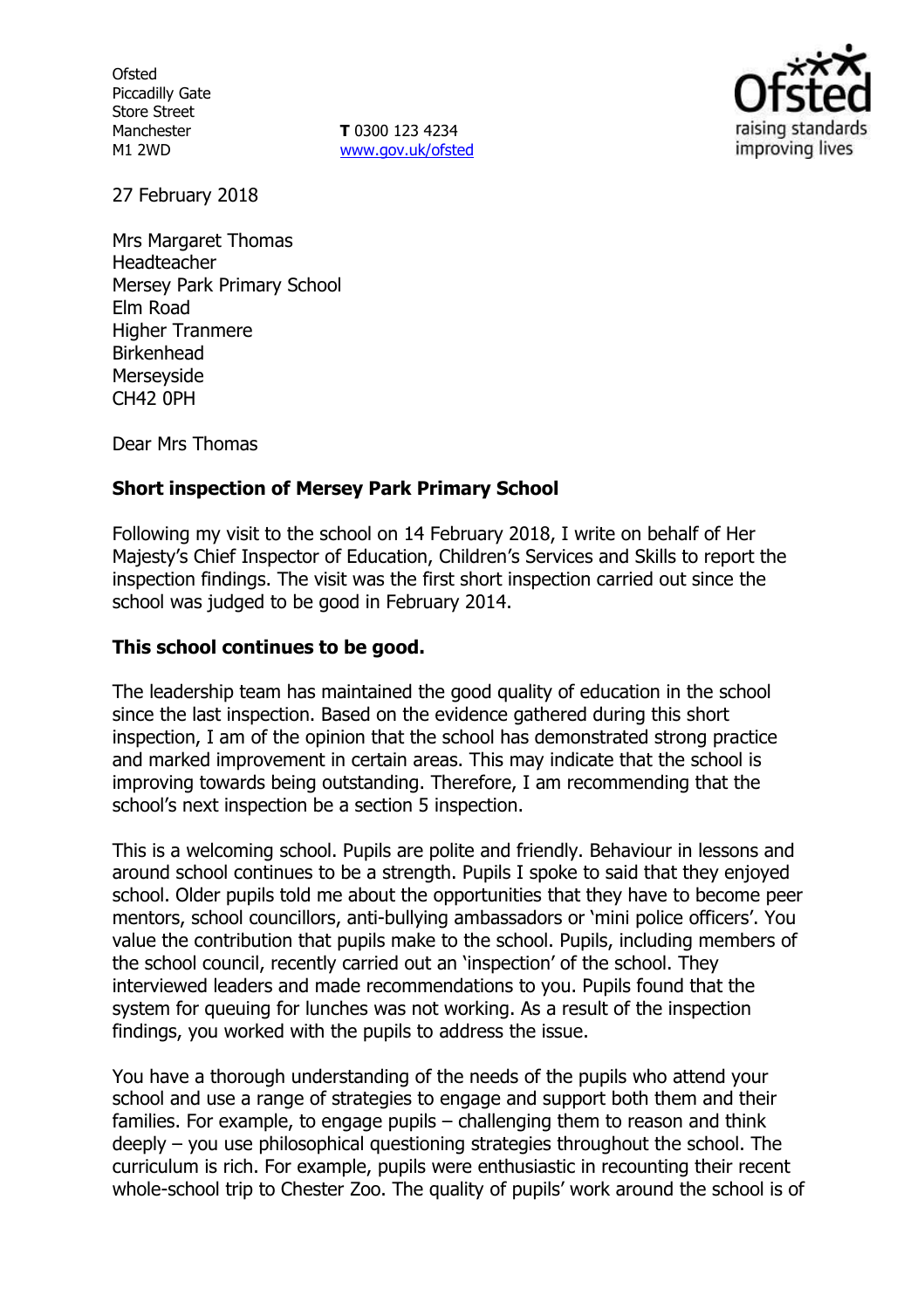

a very high standard, particularly their art and design and technology work. Pupils sing with enthusiasm in assembly. Work that pupils produce across all subjects is of a high quality and is celebrated well throughout the school.

Parents and carers hold the school in high regard. Those who responded to the Ofsted surveys were overwhelmingly complimentary about the standards of care. One comment typical of many parents was: 'I feel very proud of my children attending Mersey Park. The school has always exceeded my expectations.' Parents that I spoke to on the playground were unanimous in stating that they could not fault this school.

Governors have a very strong overview of the school and are realistic in their evaluation of the school's effectiveness. They have a firm understanding of the school's strengths and the areas to be developed. Newer members of the governing body are supported well by more experienced governors. Governors are aware of their statutory responsibilities and carry them out effectively.

At the previous inspection, you were asked to improve teaching so that pupils' achievement would increase. You and the leadership team make regular checks on the quality of teaching. Teaching has improved and, since the previous inspection, pupils' outcomes have improved significantly. By the end of key stage 2, the majority of pupils, including disadvantaged pupils, make strong progress in writing and mathematics. Progress in reading by the end of key stage 2 is better than the national average. A significant proportion of pupils who attain the higher standards in reading, writing and mathematics in key stage 1 go on to achieve the higher standards at the end of key stage 2. Outcomes for pupils at the end of key stage 1 have also increased. Pupils' outcomes in reading, writing and mathematics have been higher than the national average, with increased proportions achieving the higher standards over recent years.

Your self-evaluation of the school is accurate and your records of monitoring are detailed. Findings from monitoring activities are shared with the staff and you continually adapt the school development plan to ensure that pupils make the best possible progress.

### **Safeguarding is effective.**

The leadership team has ensured that all safeguarding arrangements meet requirements. All checks have been made on the suitability of staff to work with children. All staff have received safeguarding basic awareness training and 'Prevent' duty training. Several members of staff and governors are trained in safer recruitment.

You make timely referrals to children's social care. Records of this work are detailed and demonstrate your resolve in ensuring that pupils are safe at all times. You work in close partnership with Merseyside Police and a range of children's charities, one of which recently provided a representative to lead an assembly on personal safety. E-safety is actively promoted through the curriculum. You provide opportunities for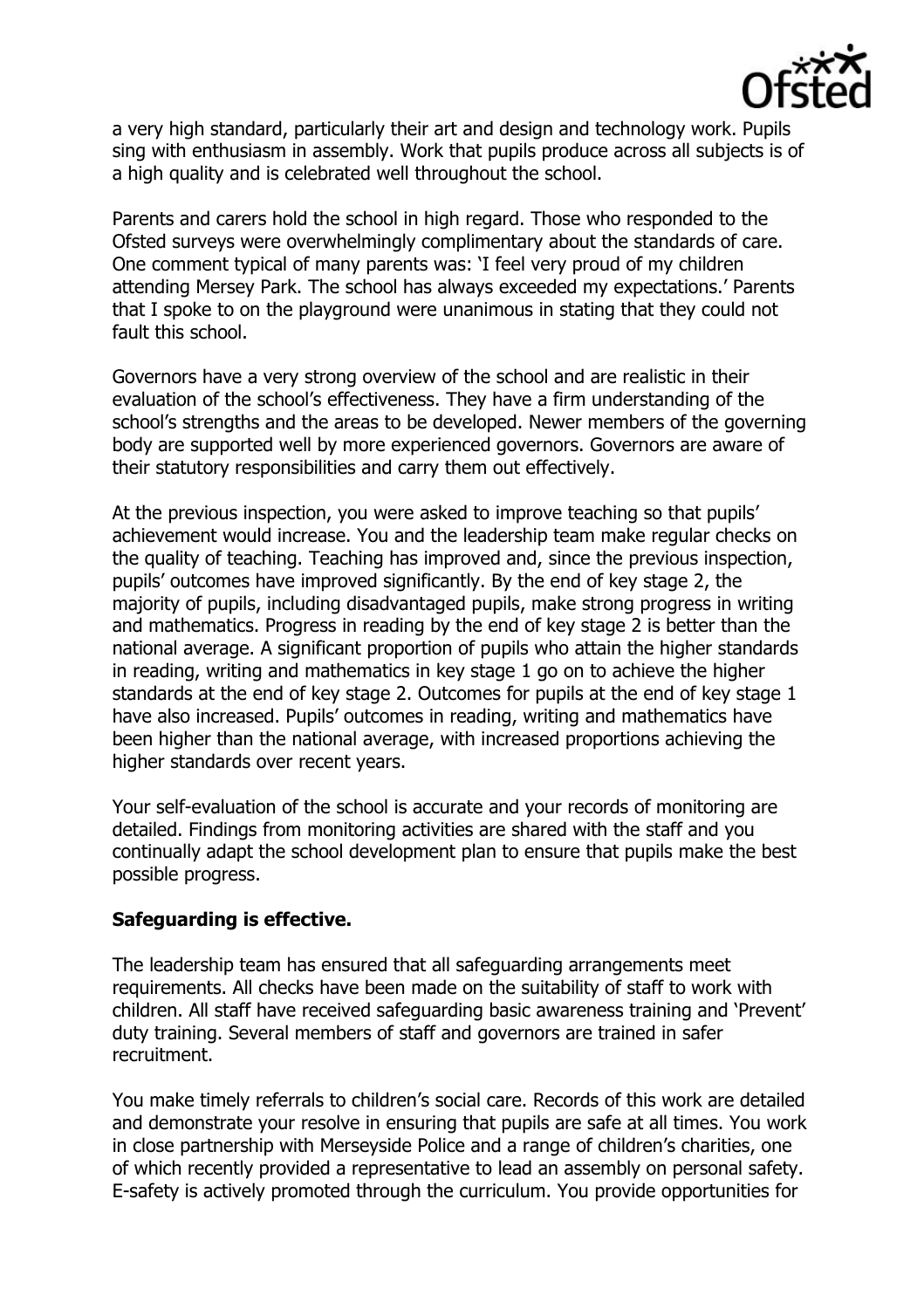

parents, pupils and staff to access up-to-date training. For example, the staff have recently completed training related to 'sexting', due to the rise in the issue nationally.

# **Inspection findings**

- As part of this inspection, I looked at what you were doing to raise standards in reading. By the end of key stage 2, pupils make better progress in writing and mathematics than they do in reading. You and I visited classes across key stage 2. We spoke to pupils and looked at examples of work in English books and books from other subjects. You know that you need to focus on improving pupils' vocabulary. You do this well through a consistent approach to the teaching of new vocabulary across the school. In the classes that we visited, we observed pupils answer challenging and probing questions. The work on display and the work in pupils' topic books demonstrate that they receive a broad and rich curriculum. Non-negotiable rules are in place for all classes for reading and writing expectations. Your own assessment data shows that pupils' progress in reading has improved this year, with an increased proportion of pupils now working at age-related expectations. Assessment information for all year groups shows that standards in reading are now on a par with those achieved in writing and mathematics. Together, we agreed that you should build upon your effective actions, ensuring that reading outcomes at the end of key stage 2 are in line with the outcomes achieved in writing and mathematics.
- The next area that I looked at related to the quality of provision in the early years. The proportion of children achieving a good level of development by the end of the Reception Year has remained stubbornly below the national average for a number of years. Your assessment information shows that half of the children entering the Reception class this year had skills below what are typical for their age, and a quarter were lower than this, especially in communication and personal skills. However, leaders are not complacent and have ensured that the early years is an exciting and well-resourced environment. Children engage in learning activities with high levels of concentration. Adult intervention is purposeful and children work with independence. Role-play areas help the children develop their communication and social skills. Children have access to a wide range of creative and challenging activities targeting specific skills. One child told me the bag that she was making was for Little Red Riding Hood to carry food for her granny. The outdoor environment is easily accessible and used effectively to extend learning. The introduction of the key vocabulary that was observed in key stage 2 starts in the early years. Language development is a key focus for the school. This consistent approach to language development is showing improvements. Daily guided reading sessions help children acquire new language quickly. Recent assessments show that children make good progress in all areas. Children make the most progress in number, shape, space and measures, reading and writing. You introduce philosophical questioning strategies at this stage because it helps you address the weaknesses in communication. For example, children were asked to consider 'Should Little Red Riding Hood have spoken to the wolf?'
- The final area that I looked at during the inspection related to attendance. Since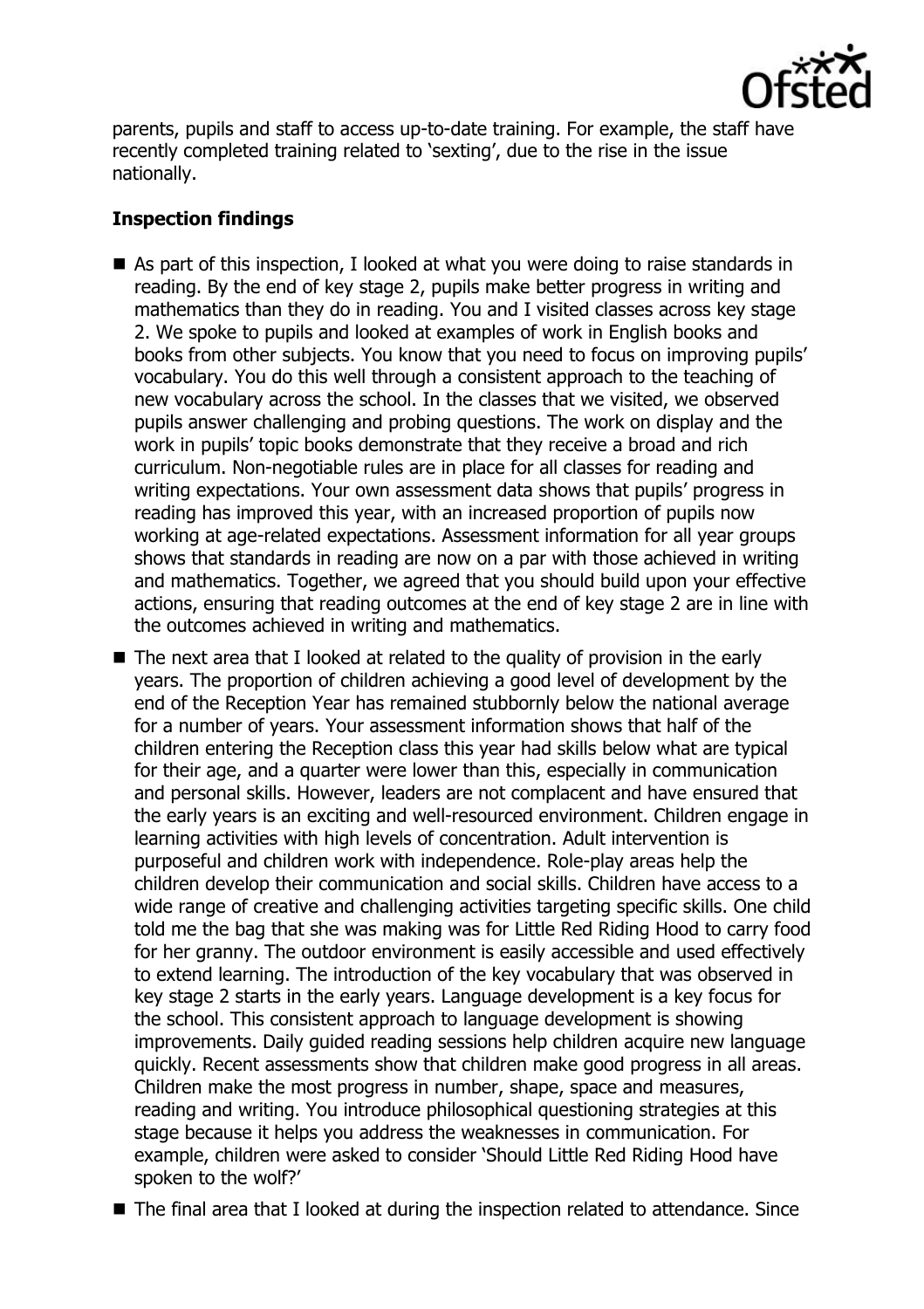

the previous inspection, published data shows that the attendance of pupils has decreased and that rates of persistent absence have risen. You have been active in your promotion of attendance. Pupils are highly competitive and strive to be placed top in the school's attendance figures. You make first-response telephone calls when pupils are absent. The home-school liaison officer monitors absences and works closely with vulnerable families. The impact of these actions is clear in current whole-school attendance figures, which demonstrate an improved picture compared to the same time last year for all groups of pupils. Rates of persistent absence have fallen slightly but remain above the national average. In 2016, you were unable to tackle the increased number of absences during term time. This year, you have tackled this weaker aspect with a firmer approach and now issue fixed-penalty notices for unauthorised absences. Half-termly letters are sent to families whose attendance is poor. Where attendance is persistently low, parents are invited to attend an attendance-panel meeting. During these meetings, senior leaders and the local authority education support worker draw up parental contracts to improve attendance. You and I agreed that this relentless work must be ongoing to further improve attendance and cut the high number of persistent absences.

## **Next steps for the school**

Leaders and those responsible for governance should ensure that:

- they build upon the effective progress made in reading to ensure that pupils' outcomes at the end of key stage 2 are consistently in line with the strong outcomes achieved in mathematics and writing
- $\blacksquare$  they continue the relentless efforts to further improve overall school attendance, with a particular focus on decreasing the high number of persistent absences.

I am copying this letter to the chair of the governing body, the regional schools commissioner and the director of children's services for Wirral. This letter will be published on the Ofsted website.

Yours sincerely

John Donald **Her Majesty's Inspector**

### **Information about the inspection**

With you, I carried out visits to classes in all year groups. I scrutinised school documentation, including the school's self-evaluation and school development plan. I looked at assessment information and records of monitoring activities. I checked all records of safeguarding and staff recruitment. I met with a representative of the local authority. I met with the governing board. I looked at examples of pupils' work and I heard pupils read both formally and informally. I evaluated 46 responses to